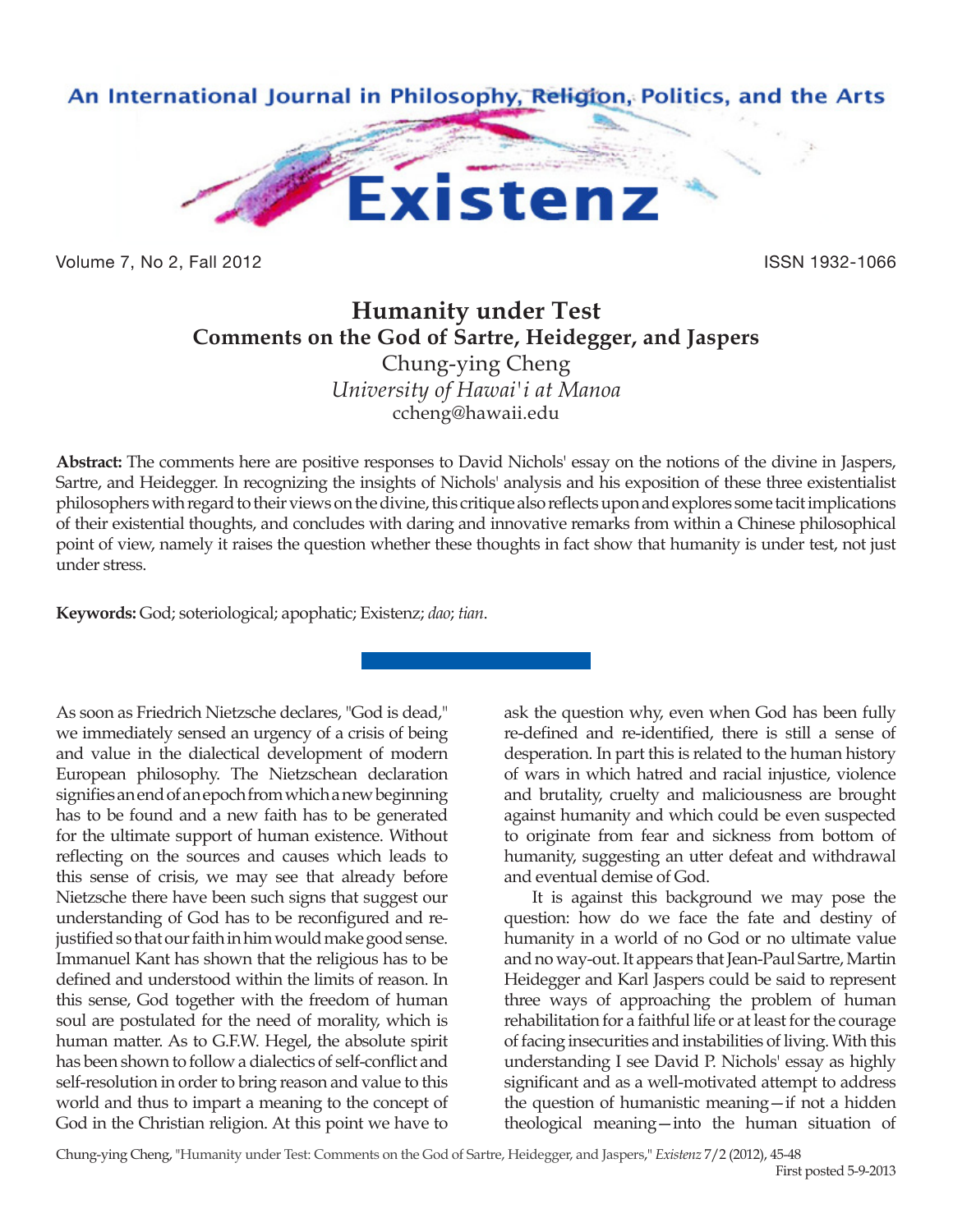existence as found by modern man. Nichols makes two things clear already at the outset of his essay, (a) that the search for a way-out of humanity shows a metaphysical failure of preceding philosophy before existentialism. However, there is some difficulty in this perception. Metaphysically, both Kant and Hegel have presented us a picture of divinity quite understandable within our reason, but the failure of Kant and Hegel as seen retrospectively consists in that they have been detached from living actuality of man and the world, and hence did not recognize the falling state of humanity and its need for existential transformation and hope. The world is changed by wars but the humanity in the world needs to be seen as generating a new desire for recognition and new assertion. Of course, Nietzsche has already begun his search in the form of an epic of superman and will to power as basis for morality and new political order, but there is no serenity of assurance and no vision for unity in our thirst for more fundamental values. The metaphysical failure Nichols talks about is therefore merely technical. There is still a soteriological failure in which man's desire to find a settlement of heart and mind must be addressed.

(b) The second point made by Nichols is his comparison of Sartre with Heidegger and Jaspers, as he sees Sartre's search and advocacy for freedom as not sufficient and still in need to find a Being that takes the place of God and hence is a hidden and unknown source of creativity and truth, and in fact submits that this need is addressed by both Jaspers and Heidegger. This suggestion is no doubt an insight and I think that we have good reason to agree with Nichols. For Nietzsche, God is dead not because God's position has expired but rather God has not done his work in his position. This then leads to a fundamental difference between Heidgger and Jaspers.

In arguing how a hidden God could do a better work and in which way, Nichols points out that there is a tradition of the self-concealing God, and he shows from fragments of Heraclitus and Parmenides the idea of the origin of beings which may be said to give rise to gods and therefore may conceal the source of new gods to come. He even sees in Plato and Aristotle a concealed source of being that would give rise to the idea of essence. Likewise he also tries to bring to bear on the apophatic theology in the early Christianity of Paul where one might find the godhead in the father image of God, which would give rise to god the son by the moving spirit of the godhead.

In characterizing Jaspers, Nichols does well to bring

out the idea of transcendence of God as an existential being, not a rational mind which could ponder on the whole destiny of humankind. What Nichols means by transcendence is something going beyond what is immanent in the world and humanity and yet is open to possible experience by humanity. To experience such transcendence any human being is required to have an encompassing view of infinite possibilities and a passion to reach and experience a creative God in an ecstatic moment of realizing Existenz, viz., the human potential to be. This needs also a pre-rational freedom in he human spirit so that we can embrace God as the immediately presenting and yet we cannot claim any knowledge. This is where the mystery of the human experience of the divine lies. Nichols claims that despite their sharp metaphysical difference, Kierkegaard and Nietzsche share an "unknown God" which inspires our hope and faith like the Pauline hope for a true lord. In this sense, what is regarded as apophatic revelation turns out to most cataphatic. But Nichols notes that this experience and encounter with God as unknown and perhaps as unexpected is beyond theism, atheism, and agnosticism.

This is a profound point, for it reveals also a depth of human heart that feels, though not cognizes. Jaspers can be therefore said to have explored into a reality beyond reality that contains our own existence with its pains and delights. This is revealed in the experiences of a tragic hero who germinates a catharsis and emancipation that is the essence of transcendence for humanity. Yet we must say that we cannot take tragedy to provide universal deliverance. We have to appeal to religion of transcendence such as Christianity and Buddhism that must involve tragic loss and giving up. It is appropriate to use Jaspers' idea of "background of all backgrounds" to describe this self-concealing profundity of transcendence of being through tragic knowledge. Jaspers is positive, not negative, in his apophatic approach to the hidden God. He does not wish to see God as being described as nothingness that would not generate a positive God. God has to be infinite in a positive sense in order to deliver us as a finite being. Nichols also notes that for Jaspers we must cooperate with God in our struggle for delivery and achieving our good life. This is no doubt an existential approach to God, a self-concealing God which wants to be sought and which can be said to be confirmed in our encounter of an opening a new horizon of experience and new being of life to which humanity could contribute. We may indeed call this humanism a form of self-generative humanism.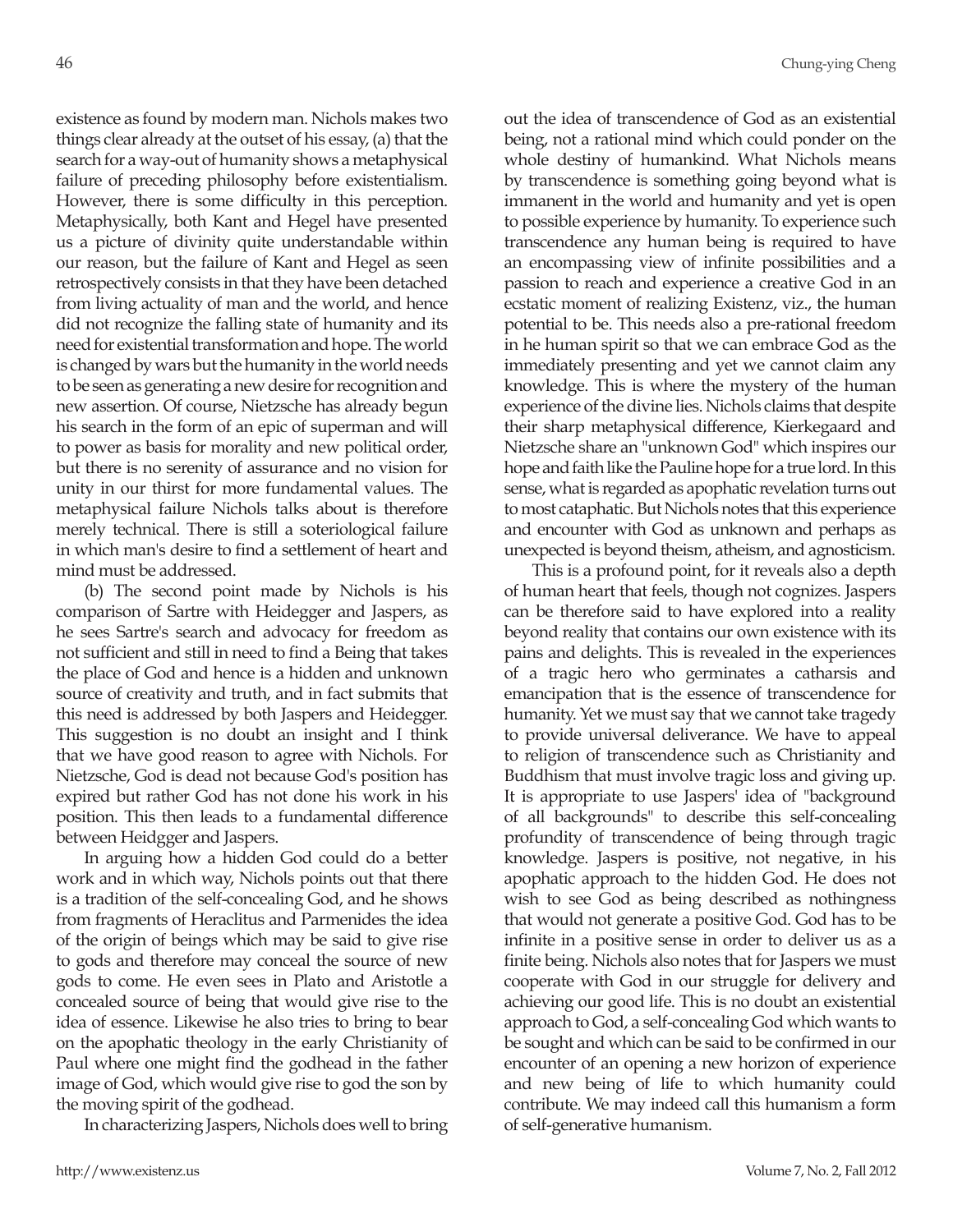Then, Nichols turns to Sartre for contrast, as he sees in Sartre no humanistic analysis of the divine nor the wish or haunch that we must seek a new God. Nichols deplores that Sartre did not find an unknown God nor does he wish to explore one. The question is why. Sartre has distinguished two kinds of being for the human person, the being in itself and the being for itself. The question is how we could come to become being for itself from the being in itself. If there were no absolute God who makes himself work to cause this transition, there would be no transition for us even though we need a base or source of transition from the absolute spirit or God. The problem for Sartre is this: God himself has to transform its being into itself into being for itself. There is no reason why God must transform from the state of nothingness to a state of being which transcends itself being nothingness. Like humans, God simply may not make that transition and thence there could be no unknown or hidden God to do this job. Therefore for Sartre there is no hope for humans in terms of their own transcendence, and there is no other way too.

When Nichols comes to Heidegger through Heidegger's *Letters on Humanism*, we see a more revealing development of the notion of the divine. The divine is conceived in the idea of the Being as source of beings: rather than its personality it is its dwelling that is suggested as we read in the metaphor of "Language is the house of Being." By suggesting the "house of Being" or the dwelling place of Being, we come to know where the divine dwells although we may not know who the divine is. The dwelling place may have one God or many gods dwelling, but in so far it is the dwelling place, like Olympia for the Greek gods, it is highly possible that there could be God or gods dwelling although we may not know who is the God or gods. Besides, there could be the possibility that among the gods one may succeed the other as the leading God who would govern the world well and inspire and save some if not all of us, again as the Greek mythology of gods suggests. Heidegger is also subtle in suggesting that since language is the house of Being, we may come to know God through feeling transmitted in language.

This of course suggests that Heidegger has already seen the possibility of self-revealing of the presence of the divine in the use of language. In fact, he may have already come to see how the Greek early philosophers such as Heraclitus, Parmenides, and Anaximander come to be inspired by their visions of Being as we glimpse through their remaining *Fragments* that are poetic in nature. By having experienced the sense of the divine in the early philosophers, it is natural for Heidegger to find similar inspirations of the divine in poems of Friedrich Hölderlin, the German Romantic poet at the time of Friedrich Schelling and Hegel. Heidegger describes these encounters with Being as due to the ecstatic existence of man, namely due to the openness of human being to its source without being dominated or possessed by one's will to power. This means that as man is engrossed with his vulgar interests of material things, he would lose his insight to the source of Being. Nichols further suggests that the German phrase *es gibt* (there is) leads to Being seen as giving (*geben*) an openness in us which would lead to an encounter with God or gods. In fact, the giving could be the giving or granting life to man and this makes the divine much closer to a traditional God.

In this description of Heidegger's thinking of the divine, the divine becomes a fundamental a reality that could be experienced by us. If we look into some insightful poetry we may be inspired by the poetry to entertain a vision of God or gods. This would of course give great encouragement and hope to humanity after the announcement that God is dead. Given the above description of three existentialist philosophers in regard to questions of knowing God and encountering Being, the idea of an unknown God is an intriguing one. It reflects a natural projection of our assumption of some kind of genealogy of God with the Greek mythological literature as a background. The idea is that if one reigning God is dead, could we look forward to receiving the successor God whom we do not know. But by calling it God although unknown it is minimally assumed that he is still our ruler and protector in some sense as he has inherited the position of ruling and providence from the preceding God who has demised. In this manner we may also imagine that the successor God may follow or at least has to observe some basic rules of ruling from the its predecessor, particularly with regard to the purpose and ends we have invested in conceiving a God.

I believe that is the reason and ground for Jaspers to be hopeful and even perhaps feel happy to celebrate a new age with a new God. Yet there is a sense of misgiving as well, as the new God is called unknown God. There is the implication and some suggestion of uncertainty as to what this unknown God may do or whether he has come to the position of ruling legitimately and whether there is a system or institution which may bring a new God to it is position of control and influence. Once we come to this question, there could be no answer